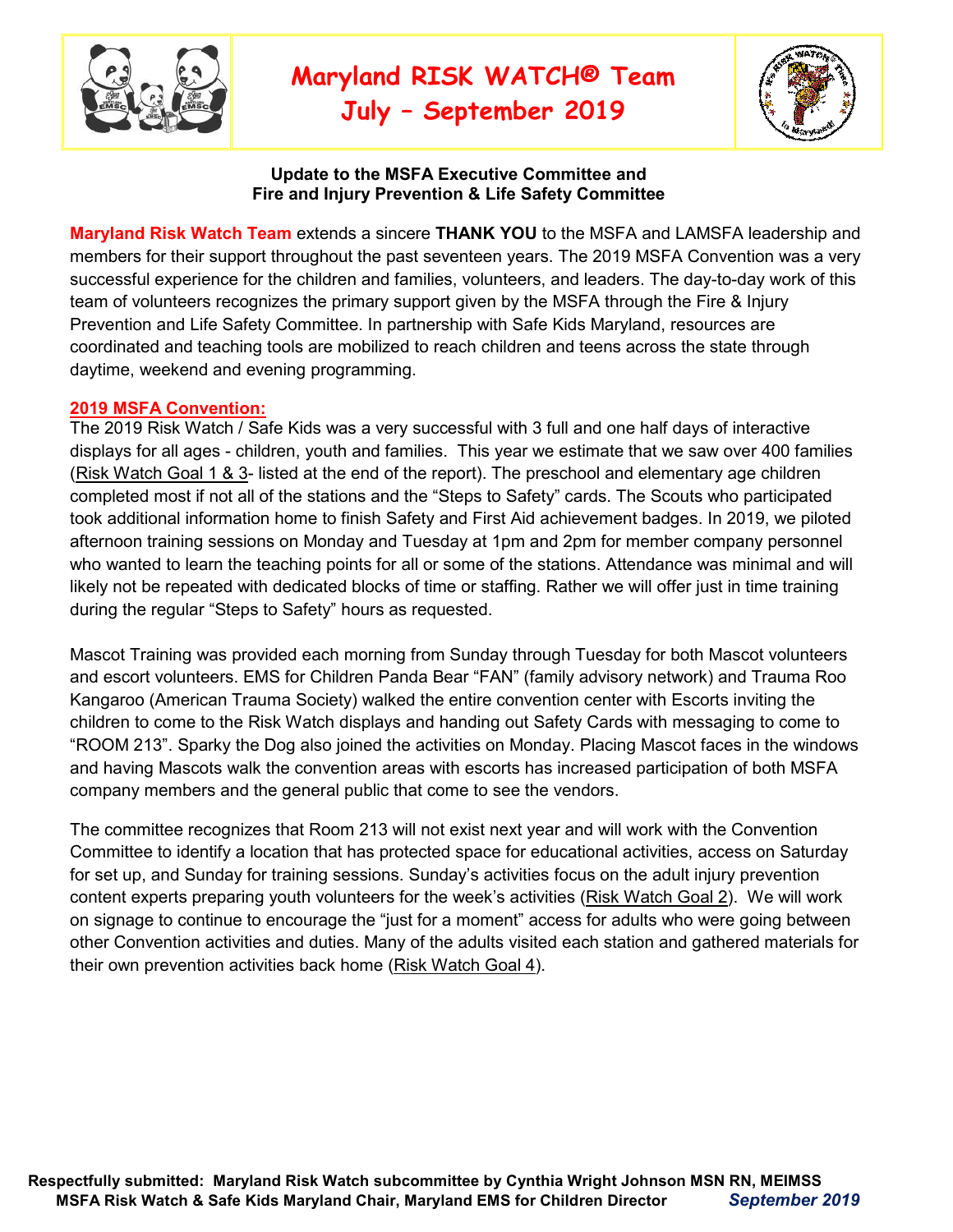

# **Maryland RISK WATCH® Team**



**July – September 2019**

**Adult Content Experts:** Leaders from the injury prevention community continue to provide consistent adult mentors at each display table/ activity. THANK YOU TO ALL, we had support from:

- Cecil County DES Holly Trego and Kay Trego (Singerly VFD)
- **EMSC Family Advisory Network** Lisa Wilson (Winfield VFD)
- **EMSC CPS Grant (MSHO)** Susanne Ogaitis- Jones and two youth volunteers
- EMSC State Partnership Grant Cyndy Wright Johnson, Danielle Joy, Dr. Jennifer Anders
- EMSC Bike Safety Grant (MHSO) Diane Lee
- Laurel VRS  $#49 -$  Jessie Johnson and Mandy Brown
- **PRMC Trauma Center (American Trauma Society)** Kari Cheezum and team
- Safe Kids Maryland Cyndy Wright Johnson

**Volunteers:** Response from the Junior & Miss Fire Prevention Ambassadors was excellent and both of this year's MSFA Miss Fire Prevention and First Runner Up joined us. Twelve teens and adults volunteered as a mascot or escort during the four days Sunday through Wednesday. Certificates of appreciation have been mailed out to each volunteer and Thank You notes to those who volunteered from more than two days.

## **Volunteer Numbers for 2019:**

| 50                                | Unique volunteers                                |  |
|-----------------------------------|--------------------------------------------------|--|
| 100                               | Time slots (varied from 2 hours to 6 hours each) |  |
| All 5 Days (Saturday – Wednesday) | 10 Adults, 2 youth and one three year old        |  |
| 3 different days                  | 10 Adults and youth                              |  |
| 2 different days                  | 15 Adults and youth                              |  |
| <sub>i</sub> day                  | 15 Adults and youth                              |  |

# **Risk Watch Stations at 2019 MSFA Convention Stations are listed below along with the lead agency:**

- **1.** Make the Right Call : 9-1-1 (Cecil County DES)
- **2.** Close the Door (MSFA Fire Prevention Committee & Laurel VRS #49)
- **3.** Medication Safety with focus on safe storage (Maryland EMSC & Safe Kids Maryland)
- **4.** American Trauma Society (PRMC Trauma Center): Water Safety
- **5.** Bike Helmet Safety and "Right Fit" (Maryland EMSC and Safe Kids Maryland)
- **6.** Child Passengers Safety (MIEMSS EMSC CPS project/ Safe Kids Maryland)
- **7.** Drowsy Driving Awareness (MIEMSS EMSC CPS & OP project)
- **8.** Heat Stroke Prevention Outdoor Thermometer Display (MSFA & EMSC CPS Project) Outside display
- **9.** Risk Watch and Safe Kids Resources for adults on how to replicate at station or country level
- **10.** Photo booth with frames was available for pictures with Mascots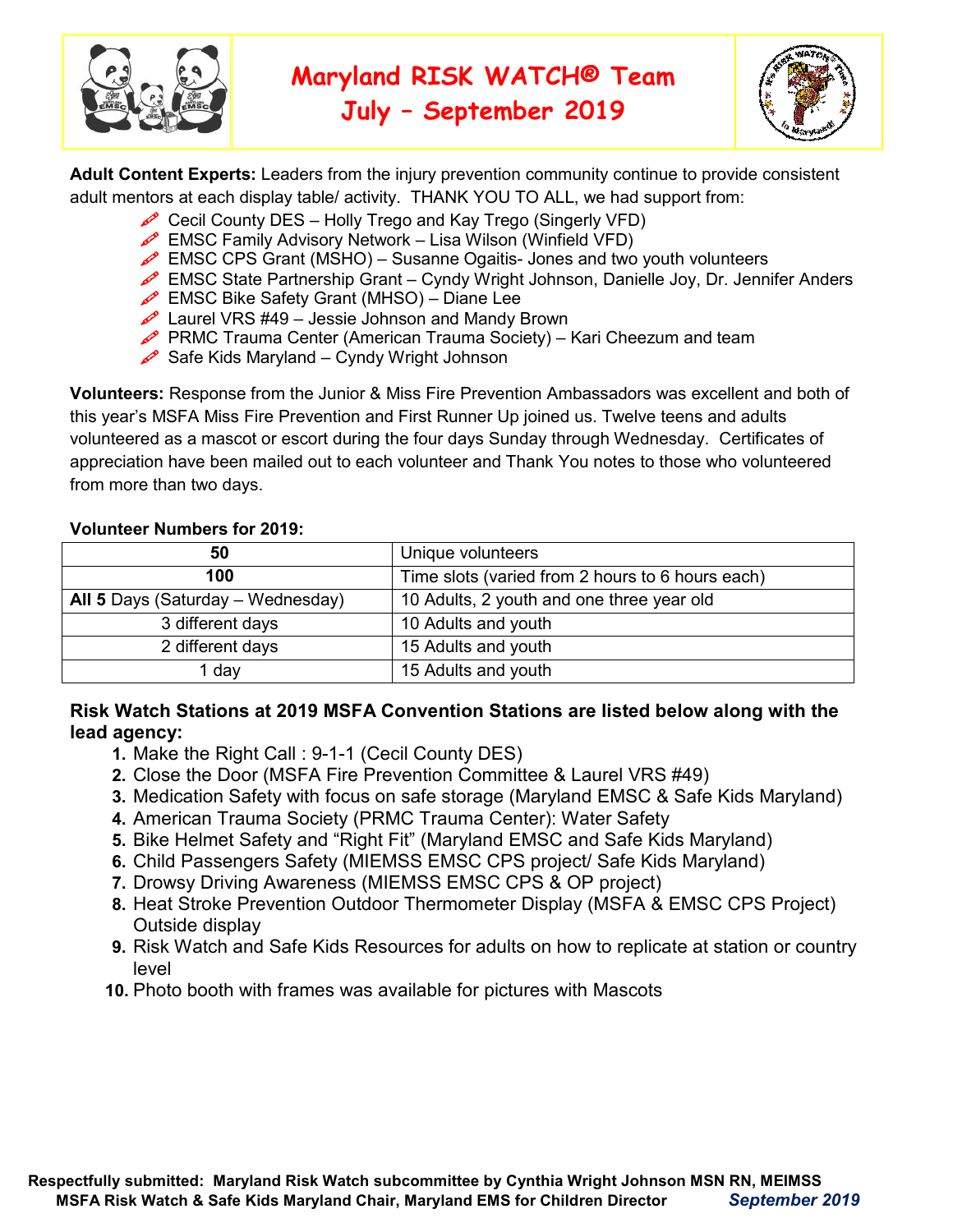

**July – September 2019**



#### **The Maryland RISK WATCH team has four goals at Convention:**

- 1. To provide young children and school age children hands on education experiences to be safer in their homes & communities through both psychomotor skills and new knowledge about high-risk injuries.
- 2. To provide young life safety advocates (tweens, teens and young adults) with a mentored experience and specific lesson plans to work with younger children and their families.
- 3. To empower parents and care providers with knowledge on both the risks and the prevention strategies to keep everyone safer in their home and community (infants through seniors).
- 4. To demonstrate interactive safety displays based upon evidence based and best practices for life safety advocates across Maryland's EMS, Fire & Rescue services.

**Maryland Safe Kids Updates:** Grants from Safe Kids Worldwide have been received for the following activities / risk area focuses. The majority of the grant award is in materials (banners, games, handouts, logo trinkets) but not monetary awards.

- **1. Safe Kids Day** programming was incorporated into the MSFA Convention activities room and include banners and games.
- **2. Medication Safety Grant** focused on safe storage and medication identification challenges.
- **3. Water Safety Grant** (2018 funding) focuses on both pools and open water. Cecil County DES and Peninsula Regional Traumal Center are the lead communities. Displays including: PFDs in all sizes, Water Watcher tags and lanyards, pool safety printed materials and two tabletop fabric banners. A new pool safety tabletop game was piloted with positive feedback.

### **Prevention Save the Dates:**

**Mid Atlantic Life Safety Conference – September 24, 2019** registration is online at FABSCOM website **https://www.fabscom.org/malsc-info-and-registration** And at MFRI - **https://mfri.org/2019-mid-atlantic-life-safety-conference/**

**Public Educator Life Safety Seminar –March 21, 2020 (Saturday)** at MFRI QH in College Park. Save The Date flyers are available and posted on the MSFA Website calendar and MIEMSS EMSC conference calendar. Registration will be on the MFRI Website by late fall.

# **Safe Kid Maryland Coalition 2018 Meetings:**

**March 4, 2020 @ MIEMSS Room 212 from 12:30 PM – 3:00 PM MIEMSS Headquarters 653 West Pratt Street, Baltimore Maryland** 

### **September 2, 2020 @ MIEMSS Room 212 from 12:30 PM – 3:00 PM MIEMSS Headquarters 653 West Pratt Street, Baltimore Maryland**